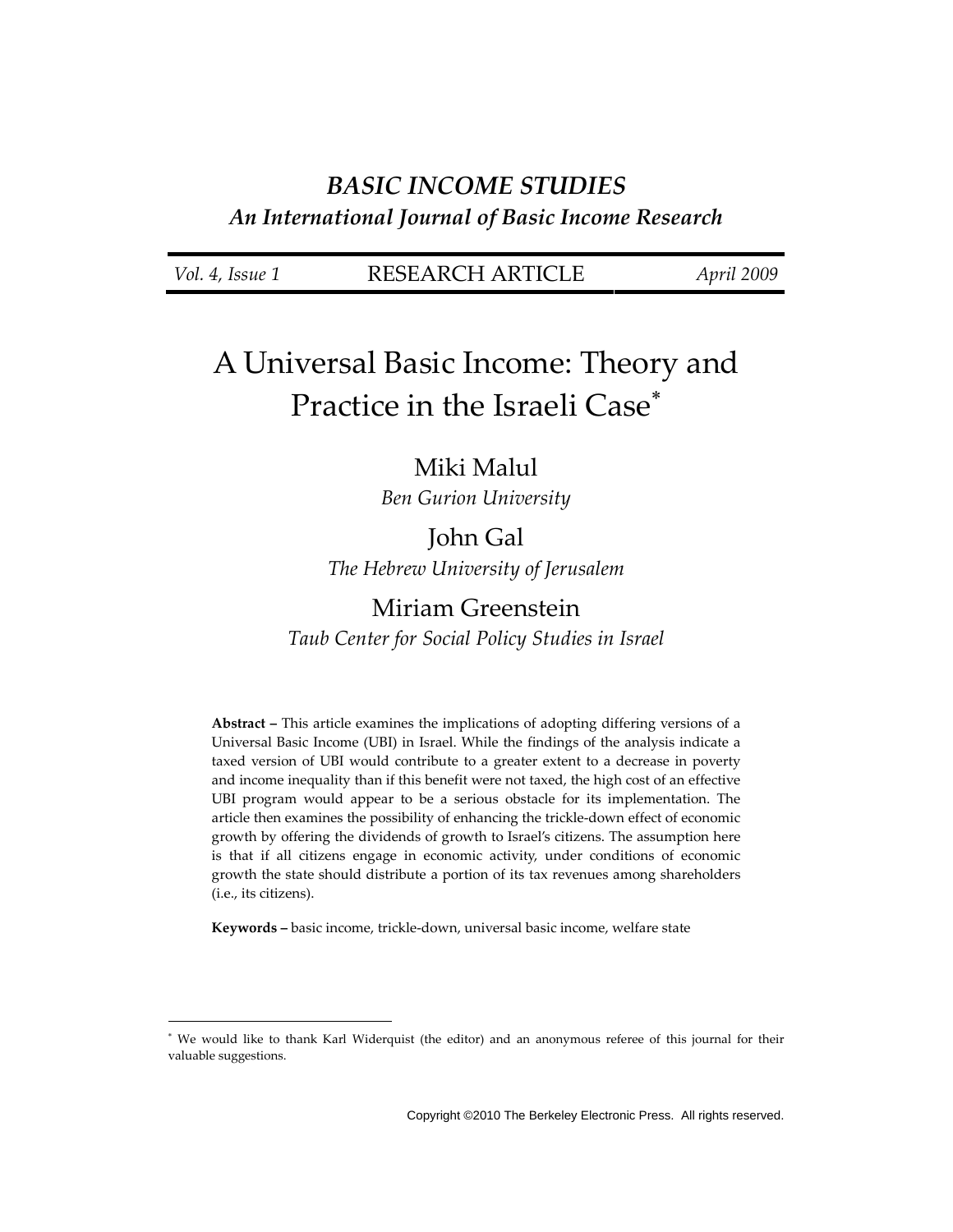# 1. Introduction

Debate over the desirability and impact of a Universal Basic Income (UBI) has become commonplace in many countries in recent years (e.g., Barchiesi, 2007; Fitzpatrick, 1999; Mulvale, 2008; Suplicy, 2007; Vanderborght, 2005), yet the UBI idea has not been incorporated in discussions concerning the welfare state in Israel. Indeed, apart from a very limited number of academic publications on this subject (Gal, 1994; Gal, 2007; Gal and Leshem, 2000), the idea of a UBI has neither been discussed in policy forums in that country nor have any attempts been made to ascertain its fiscal implications and its potential impact upon poverty and inequality. Given the present high levels of poverty and inequality in Israel and the emphasis upon universal programs in the country's social protection system, this is perhaps difficult to justify. This article, and the research project upon which it is based, seek to rectify this situation.<sup>1</sup>

The article presents the findings of what, to the best of our knowledge, is an initial attempt to undertake an analysis of the implications of adopting various versions of a UBI in Israel. The versions of UBI adopted in the analysis differ primarily with regard to benefit level and recipient population. In addition, given the fiscal implications of adopting generous UBIs that emerge in the analysis, the article also includes a proposal for an alternative benefit, termed here a Trickle-Down Accelerator (TDA), based on UBI principles but linked directly to overall economic growth levels.

The first part of the article will briefly present the theoretical underpinnings of UBI and the model that we adopt in the analysis. A short description of the Israeli welfare state, its social protection system, and its poverty levels, will then follow. A third section of the article will present the methodology adopted in the analysis. The findings of the analysis of various versions of UBI will then be presented, including those that pertain to our suggested TDA. A short conclusion will complete the article.

# 2. Theory and Model

 $\overline{a}$ 

The goal of this paper is to explore the theory and practice of a UBI as a policy tool to alleviate poverty and to advance social justice in the Israeli case, while ensuring a high degree of economic efficiency. A full-fledged UBI provides all citizens with a set benefit each month regardless of his or her initial income (Van

<sup>1</sup> This analysis is part of a wider research project on basic income undertaken by a research team at the Taub Center for Social Policy Studies in Jerusalem.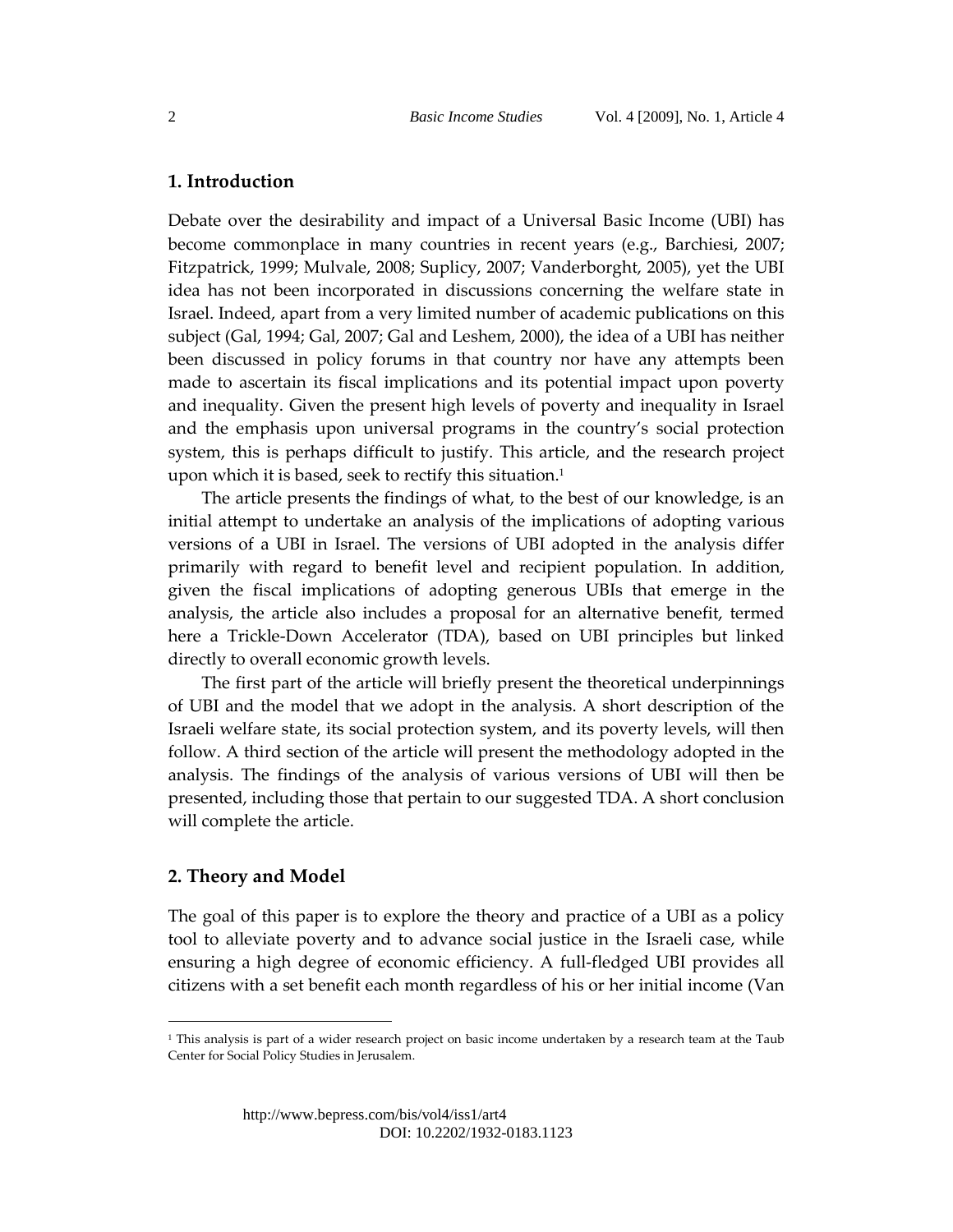Parijs, 2004). Garfinkel, Huang and Naidich (2006) argue that a UBI is the most effective way to alleviate poverty. A UBI can substitute or complement existing social transfers (social assistance, child benefits, etc.). The main difference between a UBI and existing transfer payments is, of course, that a UBI is unconditional and access is not linked to need or dependent on means testing. This makes it very simple to implement, yet potentially expensive and likely to entail a heavy tax burden.

A major advantage of a UBI is that it overcomes the poverty trap created by existing means-tested and targeted benefits. In the Israeli case there is ample evidence of such poverty traps (e.g., Gal and Doron, 2000). The adoption of a UBI could lessen the negative impact of the decision by individuals at the bottom of the income distribution not to participate in the labor force (Van Parijs, 2004). Thus, the UBI could be compatible with lower unemployment rates (Atkinson 1995; Groot and Peeters, 1997). However, Gamel et al. (2006) found that the impact of UBI on the work decision depends upon the individual's level of income. Indeed, a UBI can have an adverse effect on employment, as its higher tax burden on the economy might hamper economic activity, thereby eliminating its positive effects on employment (Dawkins et Al., 2000; Harvey 2006). Van der Linden (2002) found that a UBI could lower the steady state-unemployment rate.

A demonstration of the possible impacts a UBI has on poverty is undertaken by simple simulations. For example, Hum and Simpson (2005) found that UBI could eliminate poverty in Canada and that the program would cost about \$250 billion, which is about 20% of Canada's GDP. Garfinkel et al. (2006) found that a UBI could decrease poverty in the United States more efficiently than does the current system, however due to its financing effect they conclude that a small-tomodest UBI would be preferable.

This article explores possible outcomes of implementing a UBI in the Israeli context, its feasibility, and its impact upon poverty and inequality. A number of alternative UBI models were tested, employing data from the Israeli Household Income Survey. We compare a UBI to means-tested allowances (MT). The comparison considers three diverse dimensions: incentive to work, total expenditure, and poverty.

#### 2.1 Incentive to Work

We use a simple model of allocation decision of leisure and work to demonstrate the impact of a UBI and a means-tested transfer program upon the incentives to work. An individual has a certain number of hours over a certain period of time and has to allocate them between work and leisure. Each individual wishes to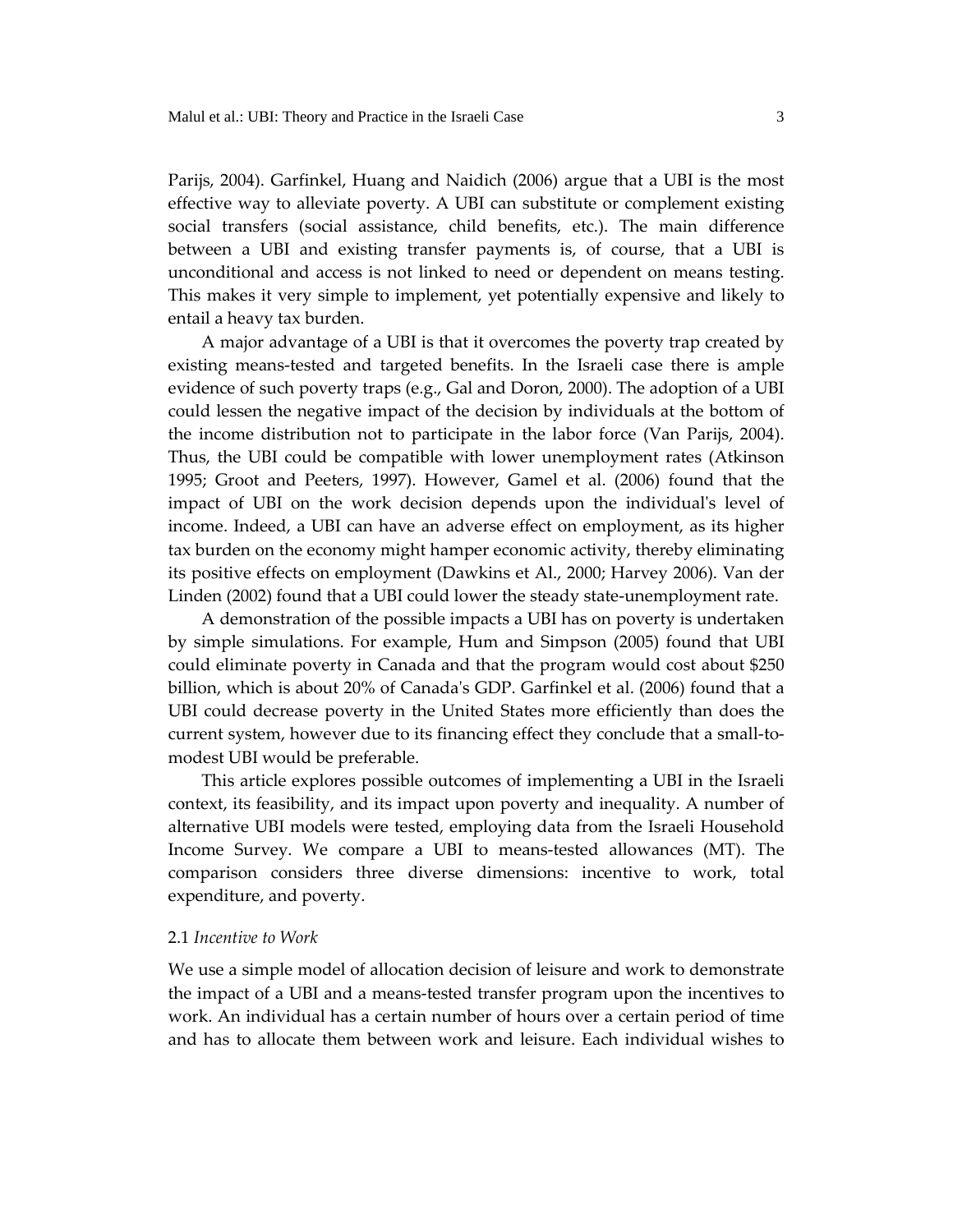maximize his or her utility, which increases with both income and leisure:  $U =$  $f(I,b)$ . Where I is the total income and is equal to  $w^*L$ , in which w is the hourly wage and L is the number of hours that the individual allocates to work; b is the number of hours that remains for leisure and is equal to T-L where T is the total number of hours that the individual has in a certain period. While the utility increases as income or leisure increases, this is at decreasing marginal rates.

The decision of each individual as demonstrated in Figure 1 will be to work (T-A) hours and to leave A hours for leisure.

In order to illustrate the difference between the impact of MT and UBI on the work decision, we choose a simple system of MT where the benefit level is fixed at X. This allowance will be given to every individual with an income of less than X. In practice the state will supplement the income of the individuals who have qualified for the allowance, so that their total income will be equal to MT. As such, the allowance will be the gap between MT and the individual income.



Figure 1. The Impact of MT and UBI on the Decision to Work

http://www.bepress.com/bis/vol4/iss1/art4 DOI: 10.2202/1932-0183.1123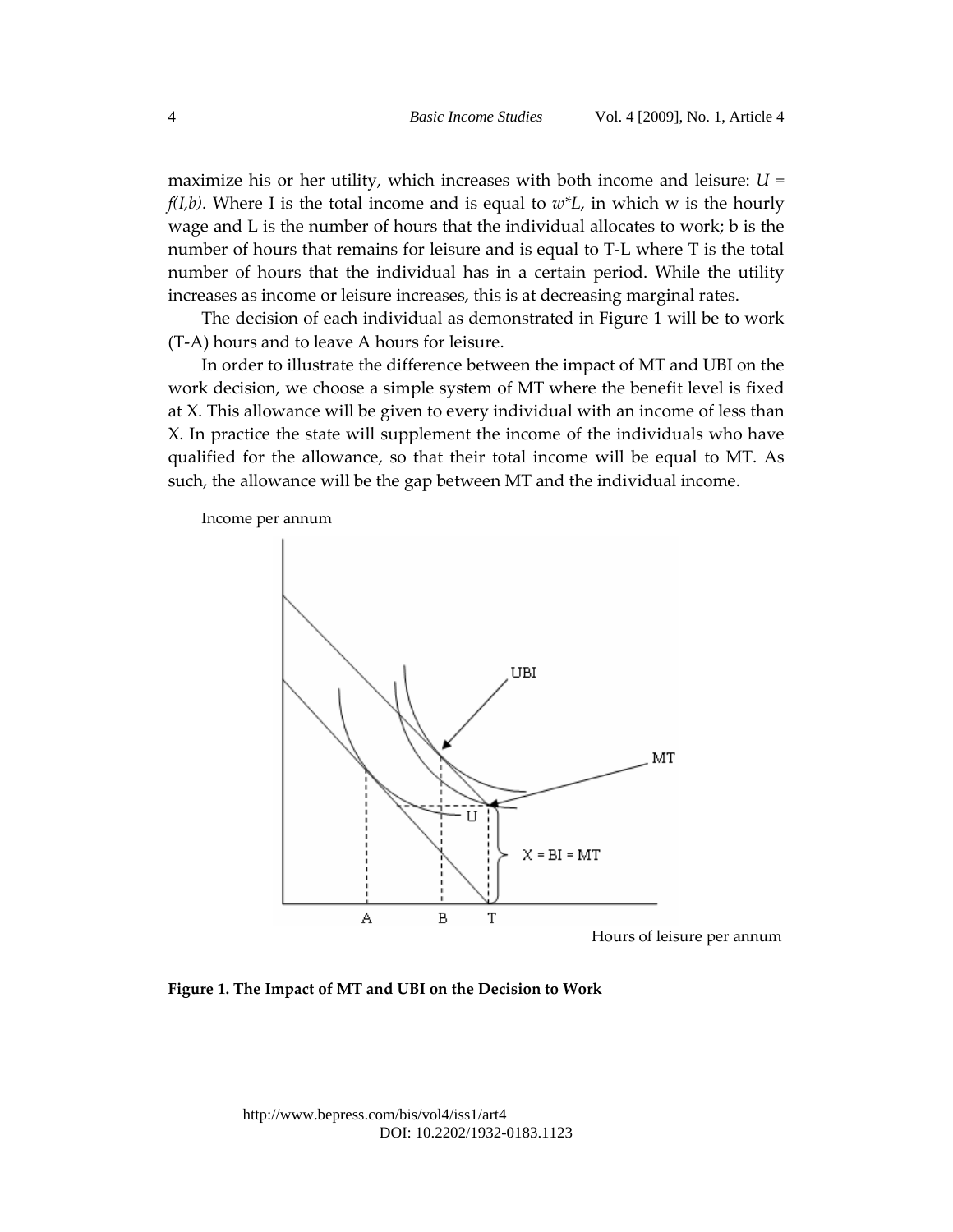#### 2.2 Financial Impacts

Both MT and a UBI will need to be financed by taxes imposed on individuals with higher income levels. This could create a deadweight loss to the economy. The deadweight loss stems from two factors. The first is depicted graphically in Figure 1 and includes the loss of work that results from the implementation of MT or a UBI. As can be seen, both programs have this negative impact. The second factor is linked to the impact that stems from the financing required by each program. Clearly, the greater the amount that each program requires, the higher the marginal deadweight loss. In the case of a UBI, it will be the number of individuals in the economy multiplied by the level of the UBI. In the case of MT, the financing will be the sum of the gaps between the MT and the individual income for all of the individuals with an income below that of MT.

Obviously, the UBI alternative will be more expensive, and thus will create a greater deadweight loss. However, one must take into account that a UBI could reduce the social protection budget, as it is much simpler to implement than an MT that requires administrative mechanisms for determining eligibility and thus demands very significant resources for administration costs.

### 2.3 Poverty

It would appear that UBI has an advantage over the MT, as MTs inevitably create a poverty trap because eligibility is conditional and related to income level (Van Parijs, 2004; Whiteford et al., 1989). Hum and Simpson (2005) showed that if the UBI is equal to the poverty line income, the poverty incidence decreases to zero. We argue that the UBI contribution to alleviating poverty may not be immediately obvious, because a relative poverty measure is typically employed in welfare states. If a UBI were distributed to the entire population, it would increase the median income, and as a result raise the poverty line. This could lead to a relatively small reduction in the incidence of poverty.

# 3. The Israeli Welfare State – An Overview

After enduring a period of intense efforts at retrenchment during the first half of the current decade, the Israeli welfare state has undergone a period of consolidation over the last few years. This was due to a high level of economic growth, a relatively sympathetic though politically weak government, and intense efforts on the part of pro-welfare interest groups and advocacy organizations. Nevertheless, social spending stills remains below that of most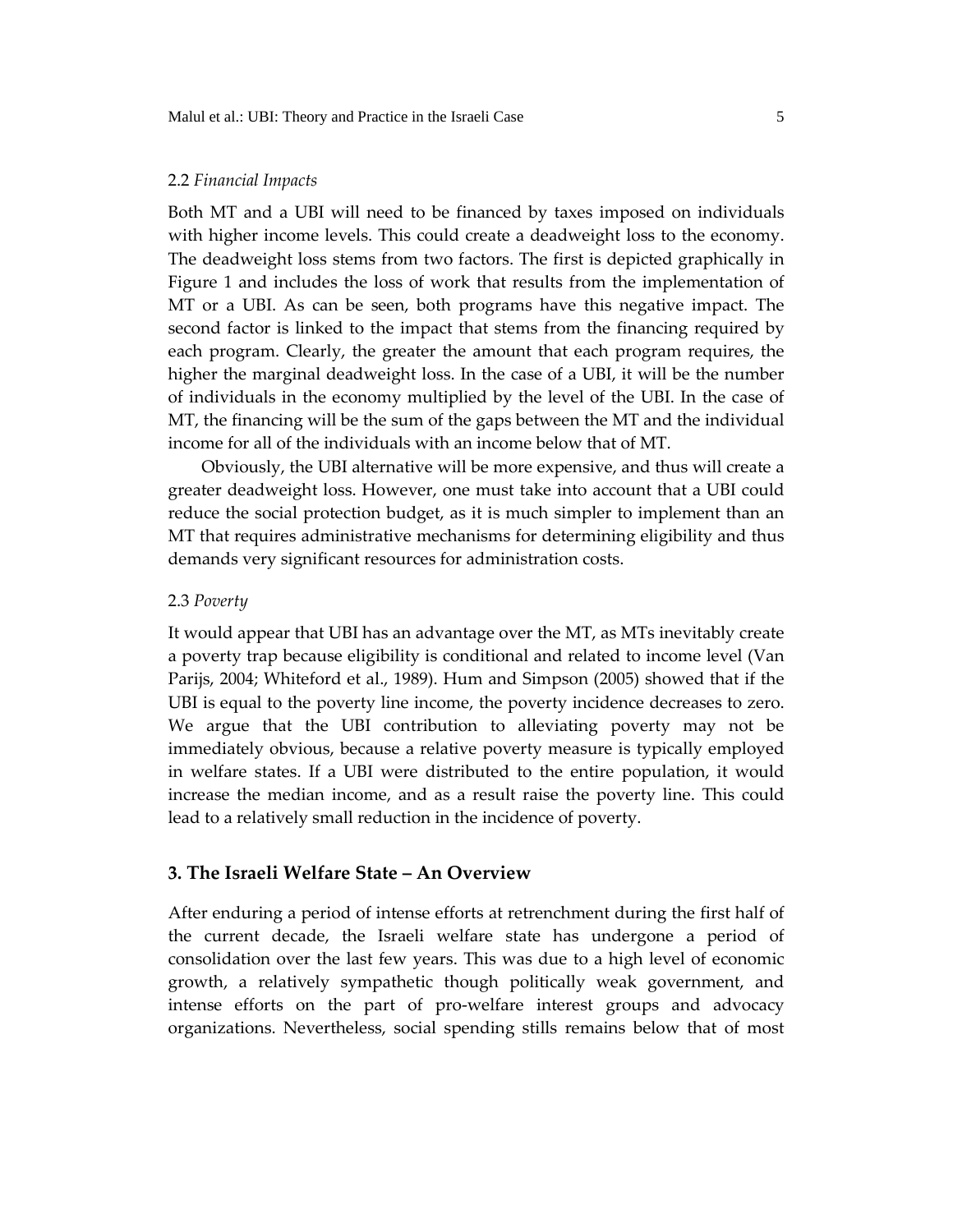European welfare states, and poverty and inequality levels are high – nearly on a par with those in the United States (Kop, 2008).

Initial efforts to establish social protection institutions in Israel were undertaken immediately after independence in 1948. Despite the need to deal with an ongoing military conflict and mass immigration, Israel managed to establish a welfare state in the early 1970s. To a large degree, the Beveridge model, with its emphasis on universal, social insurance based benefits, served as the fundamental model for structuring major social security programs (Doron, 1994). In addition, categorical noncontributory universal benefits have traditionally played a major role in the Israeli welfare state, serving as a means of compensating victims of the Arab-Israeli conflict and of dealing with the needs of immigrants (Gal, 2008). Finally, a nationally administrated social assistance program was introduced in the early 1980s. Universal health, education, and personal social services complement the social security system. The Israeli welfare state appeared to be moving towards a more social-democratic model during its formative period in the mid-1970s, with the initiation of more universal services, greater state involvement in welfare, wider coverage of needs, and the introduction of more wage-related and better indexed benefits. From the 1980s onwards, however, efforts to privatize social services, target benefits, move benefit recipients into work, and cut social spending have been common. These efforts peaked during a period of recession and neoliberal political dominance in the initial years of the new millennium (Doron, 2002).

Seen as a whole, the Israeli welfare state is a relatively comprehensive system that offers benefits and services that provide support and resources to deal with a wide range of needs and contingencies. However, the generosity of the benefits, the quality of the services, and the degree of access to them are often limited. These characteristics are reflected in social expenditure levels. Social spending (inclusive of education) currently comprises approximately half the state budget (before debt repayment), in addition to another quarter of it that is devoted to military expenditure. Social protection (without education) comprised 16% of the GDP in Israel in 2006, down from a high of 18.6% in 2002 (National Insurance Institute, 2008). When assessed in a comparative perspective, the current level of spending on social protection in Israel is lower than the expenditure levels in most European welfare states. The relatively low expenditure level is a reflection of exceptionally high growth levels – between 5% and 7.4% in the mid-2000s, of major cuts in social expenditure in the period of 2002–2004, and of an increase in social spending that has lagged behind growth in the economy. It is also a reflection of the fact that fiscal welfare, in particular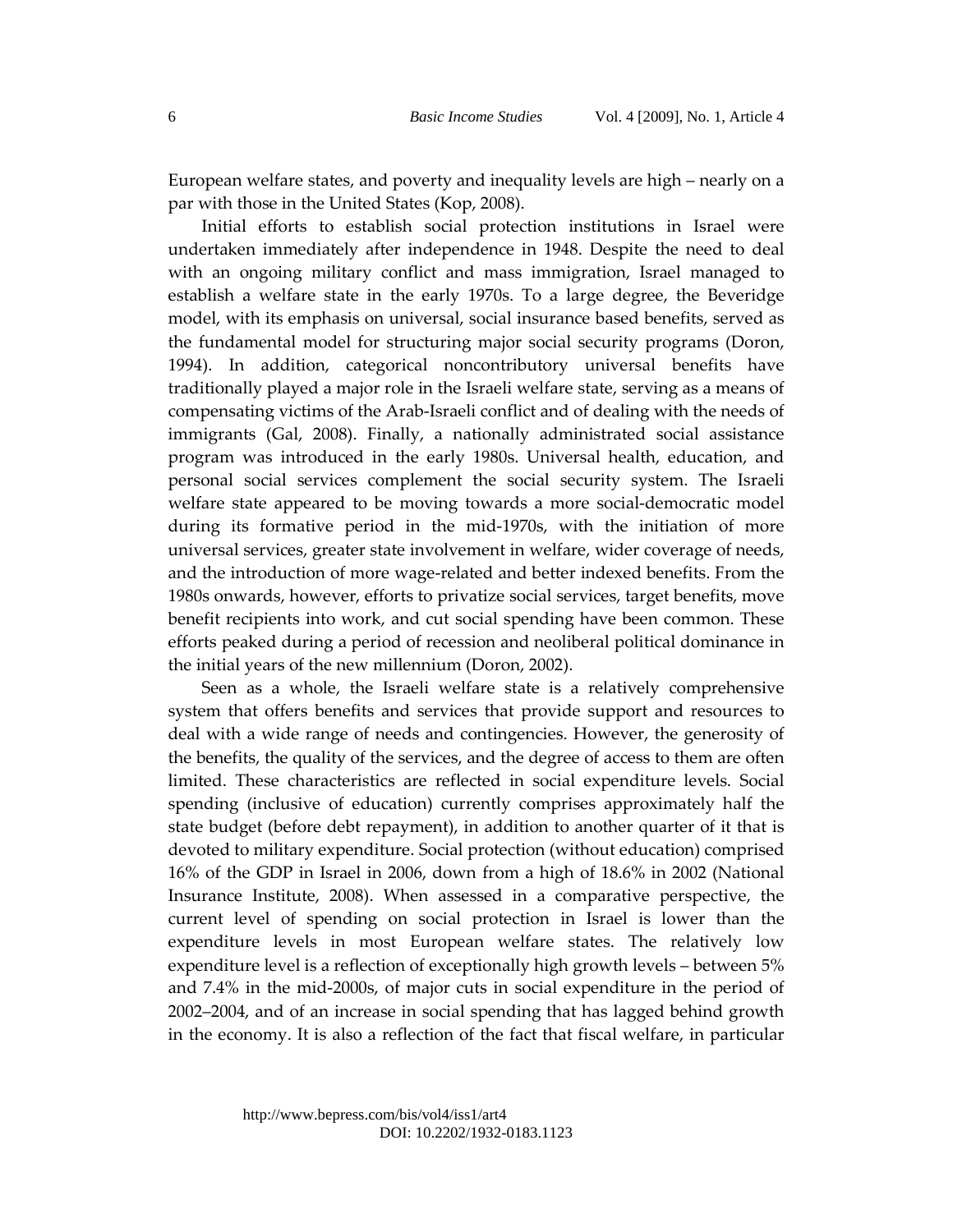occupational pensions and tax expenditures, is a growing and crucial component in welfare provision in Israel.

The social security system is a major component of social protection in Israel and makes up around 40% of all social spending. This system provides benefits that offer protection against most contingencies, and includes social insurance as well as categorical and means-tested programs. Most of the major benefit programs are universal. These include state old-age benefits, child benefits, disability benefits, unemployment insurance, maternity benefits, work injury insurance and long-term care for the elderly. Means-tested benefits provide topups for the elderly who lack any income from occupational pensions, and social assistance for working-age individuals without any significant income from the labor market.

Benefit levels in many of these programs are relatively low. This is particularly the case for old-age benefits, child benefits, social assistance and unemployment insurance. Comparative analyses indicate that the generosity levels of these are lower than in most other welfare states (Koreh, Gal and Cohen, 2007). Child benefits and social assistance were the targets of major cuts in the early 2000s, and to a large degree have remained at the benefit levels set during that period. Benefits for the elderly have always been low, reflecting the assumption that the major source of income for the elderly is an occupation pension.

The main means-tested program within the Israeli social security is Income Support, the social assistance program. This program provides assistance to working-age individuals and families who are unable to attain the necessary means to ensure a minimum level of subsistence or for those who are ineligible for benefits from the other universal programs. While initially intended to serve as a residual program, the number of recipient households has grown significantly since the program was first initiated in 1982. And it currently serves 120,000 households and makes up just over 5% of all social security spending (National Insurance Institute, 2008). Access to the program is dependent upon a means test and, in most cases, upon a work test. Benefit levels for this program are low and are equivalent to 19% of the average for individuals and to 32% of the average wage for a family of four.

Being a means-tested benefit, Income Support tends to create "poverty traps" by which the effective marginal tax rate paid by recipients moving from welfare to work is high and caused by a combination of taxes and BRRs (Benefit Reduction Rate). Due to the relatively high income-tax floor in Israel, this will be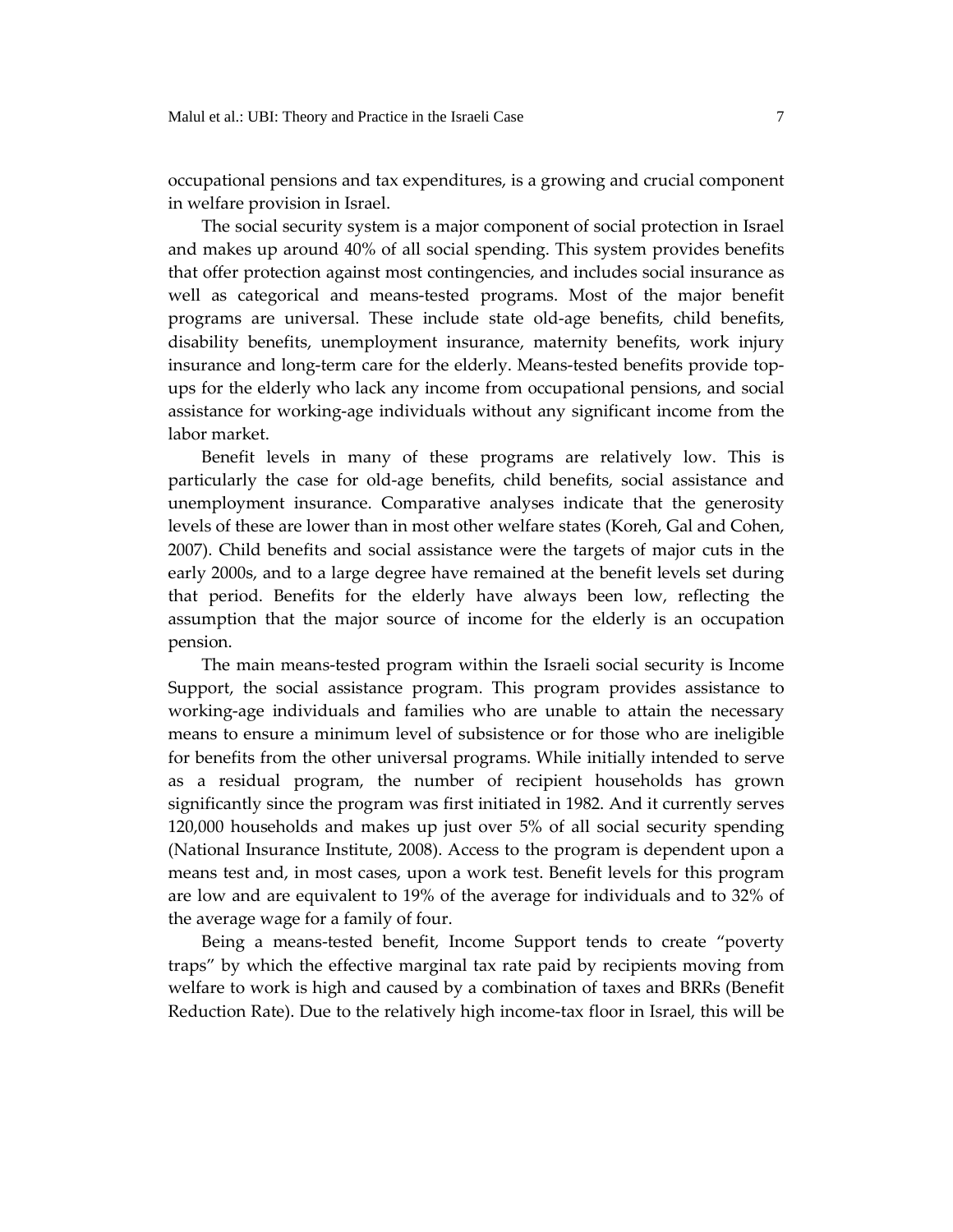due to the combinations of the BBR mechanism of the program and national insurance contributions that are levied on all employees (Gal and Doron, 2000).

To understand the workings of the means-tested program in the Israeli system, we collected data for three family types (an individual, a couple and a couple with two children). As can be seen in Table 1, the guaranteed minimal income is lower than the official poverty line for all the family types. The Benefit Reduction Rates (BRR) are mandated by law and are about 70%. The implication of this is that, from each NIS (New Israeli Shekel) earned (from work or other sources) for the eligible families, only 30% remains. In addition, the national insurance contribution of low-income workers is set at 3.5% of their wage.

# Table 1. Guaranteed Minimum Income in Israel

|                                        | Individual | Couple    | $Couple +$<br>2 Children |
|----------------------------------------|------------|-----------|--------------------------|
| <b>Basic benefit</b>                   | 1,470 NIS  | 2,022 NIS | 2,463 NIS                |
| Exempt income                          | 383 NIS    | 536 NIS   | 536 NIS                  |
| BRR for income above the exempt income | 70%        | 70%       | 62.5%                    |
| Maximal income for eligibility         | 2,483 NIS  | 3,424 NIS | 4,476 NIS                |
| Poverty line                           | 1,927 NIS  | 3,184 NIS | 5,094 NIS                |

Source: National Insurance Institute, 2008.

Activation has been a major goal of consecutive governments in Israel. This has been motivated by the strength of neoliberalism, but also by high levels of unemployment and relatively low levels of labor market participation. This goal has been used to justify cuts in benefit levels and restrictions on access to unemployment insurance and social assistance. It also led to the introduction in 2003 of a welfare-to-work scheme linked to the Income Support program on an experimental basis (Paz-Fuchs, 2008). Despite its comprehensiveness, the Israeli welfare state has been relatively unsuccessful in overcoming inequalities created within an ever more polarized labor market and in dealing with poverty, which is exacerbated by specific demographic and ethnic characteristics of Israeli society. The proportion of children in the Israeli population is particularly high, making up one-third of the population. Moreover, large families among the Arab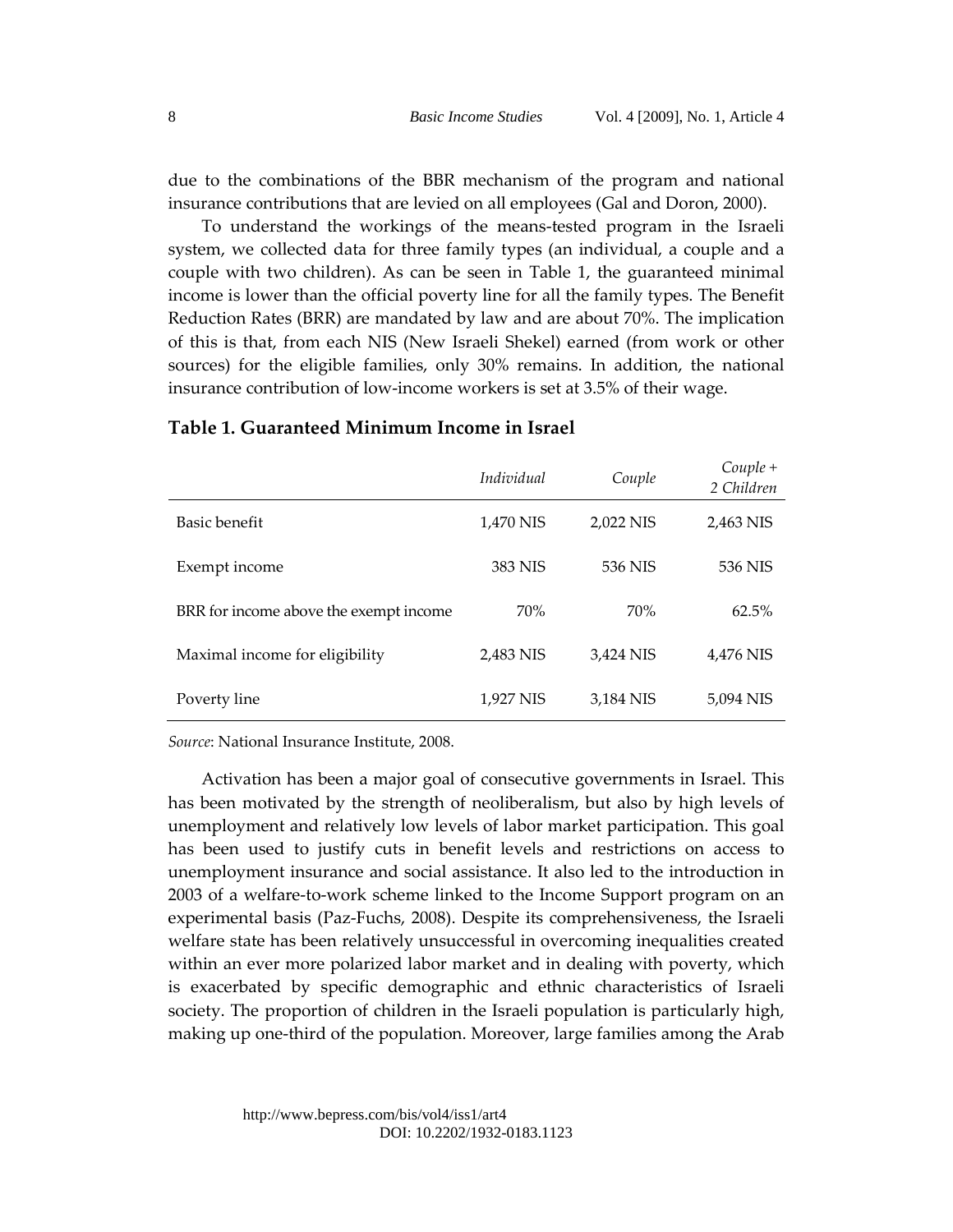and the orthodox Jewish communities, and the low level of labor market participation among members of these communities, create large pockets of social exclusion. Existing discrimination within the labor market of Arabs and the unequal distribution of state resources add to this social problem. As a result, poverty levels in Israel remain high with nearly one-fifth of all families and onethird of all children living below the poverty line (National Insurance Institute, 2008).

### 4. Methodology

The data analysis in this study is based on a secondary analysis of the 2006 Israeli Household Income Survey conducted by the Israeli Central Bureau of Statistics. The survey sample includes 14,582 households. To obtain estimates for the survey population at large, a "weighting coefficient" was determined for each enumerated household and for all persons belonging to that household. The weighting coefficient of a household reflects the number of households and the number of persons in the survey population who are represented by this particular household. The set of weighting coefficients was determined in a multiphase "raking" process, in which the distribution of the weighted sample was adjusted for several external distributions, according to selected distribution variables.

The poverty line employed as a reference point in the analysis is that which was formulated by the National Insurance Institute, the state agency that administers the social security system in Israel, published in an annual poverty report. The poverty line employed by the institute is a relative poverty measure that measures a household's net income, employs median net income of the population as society's representative income, and uses an "equivalence scale" to take family size into account. The poverty line itself is defined as the level of income equivalent to 50% of the median net income per standard person (National Insurance Institute, 2008). In 2006, the poverty line for a single individual was 1,927 NIS per month. Assuming an exchange rate of 1US\$=4.457 NIS, which was the average exchange rate for 2006, this was equivalent to 432 US\$. The poverty line for a family of four was 4,933 NIS, or 1,107 US\$.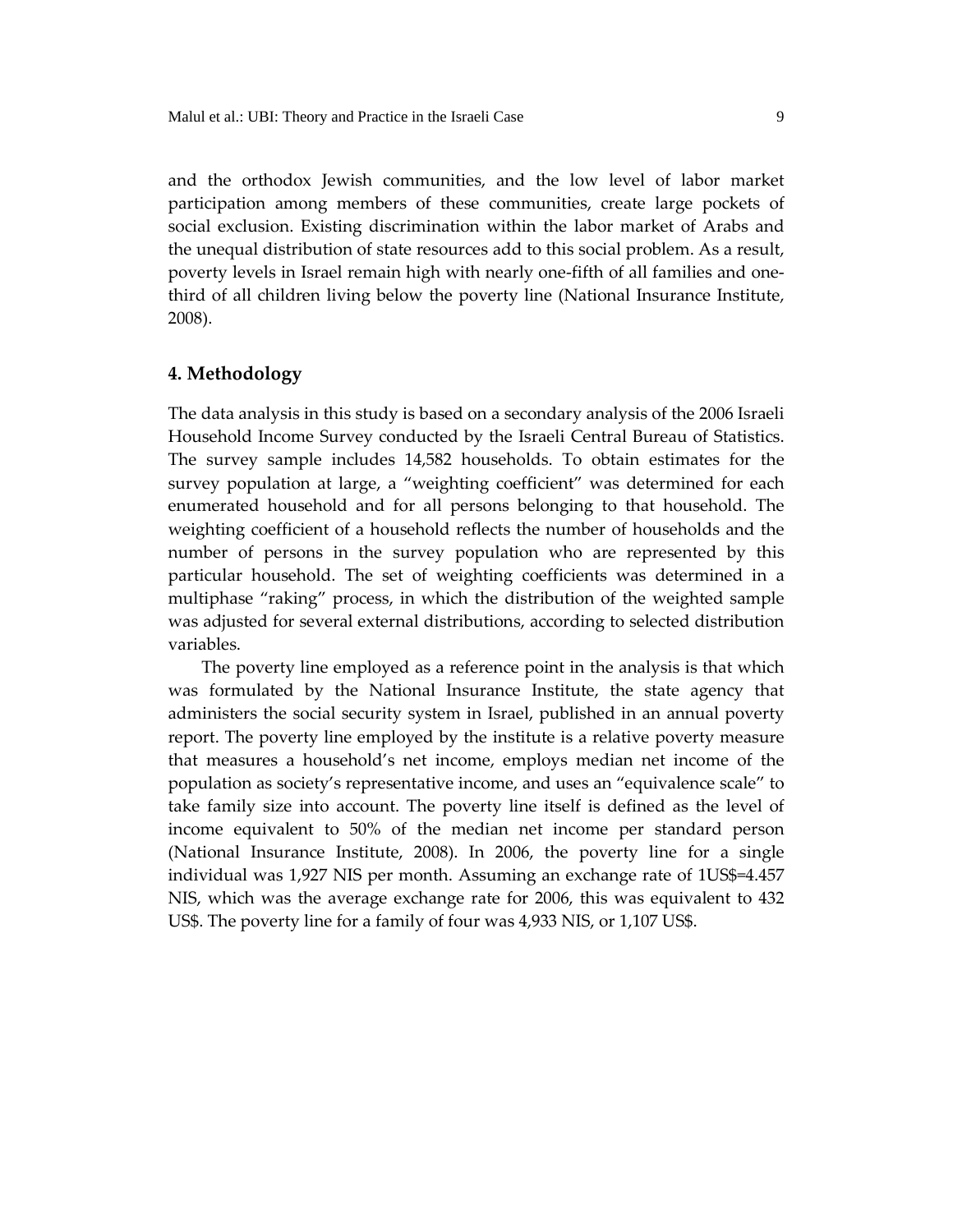### 5. Method of Data Processing

We simulated five scenarios:

- 1. BI-18 A UBI for all citizens aged 18 and above. In this version, each of the adults above the age of 18 in a given household will receive a monthly UBI that is equal to the starting situation poverty line amounting to 1,927 NIS. This will replace all existing allowances.
- 2. BI+CHILD Each of the adults above the age of 18 in the household will receive a UBI that is equal to the starting situation poverty line amounting to 1,927 NIS per month. This will replace all the existing allowances except the child allowance that will remain as it is (i.e., 120 NIS per child per month).
- 3. PARTIAL-BI Each individual will be granted a UBI that is calculated based on the difference between the existing poverty line and the current level of the existing means-tested social assistance program (termed "Income Support") for an individual, while all the other allowances will remain as they are.
- 4. BI-ALL Each adult (ages 18+) in the household will receive a UBI equal to the existing poverty line (assuming it remains fixed): 1,927 NIS per month. An additional allowance will be given for each child in the household according to the marginal amount required to keep the family above the poverty line. For example, if the poverty line for a household with two individuals is 3,000 NIS and for a household with three individuals is 3,800 NIS, the additional allowance for the first child (assuming that the child is the third individual in the household) would be 800 NIS. Due to economics of scale, the second child allowance would be lower than that amount, and so on. In the case of the Israeli data, the results are that the first child will receive 1,002 NIS, the second child 848 NIS, and so on (assuming there are two adults in the household).
- 5. Current Budget  $-$  A UBI is given to each individual over age 18 while the current social security budget remains fixed (about 50B NIS per month in 2006).

In Table 2 we present the results – assuming that all the governmental transfers are not taxed. For each alternative, we calculate the average transfer for a household, the total expenditure in absolute value, and its relation to the GDP. We calculate the incidence of poverty according to the new distribution of incomes. Here we first assume that the poverty line remains as it was before the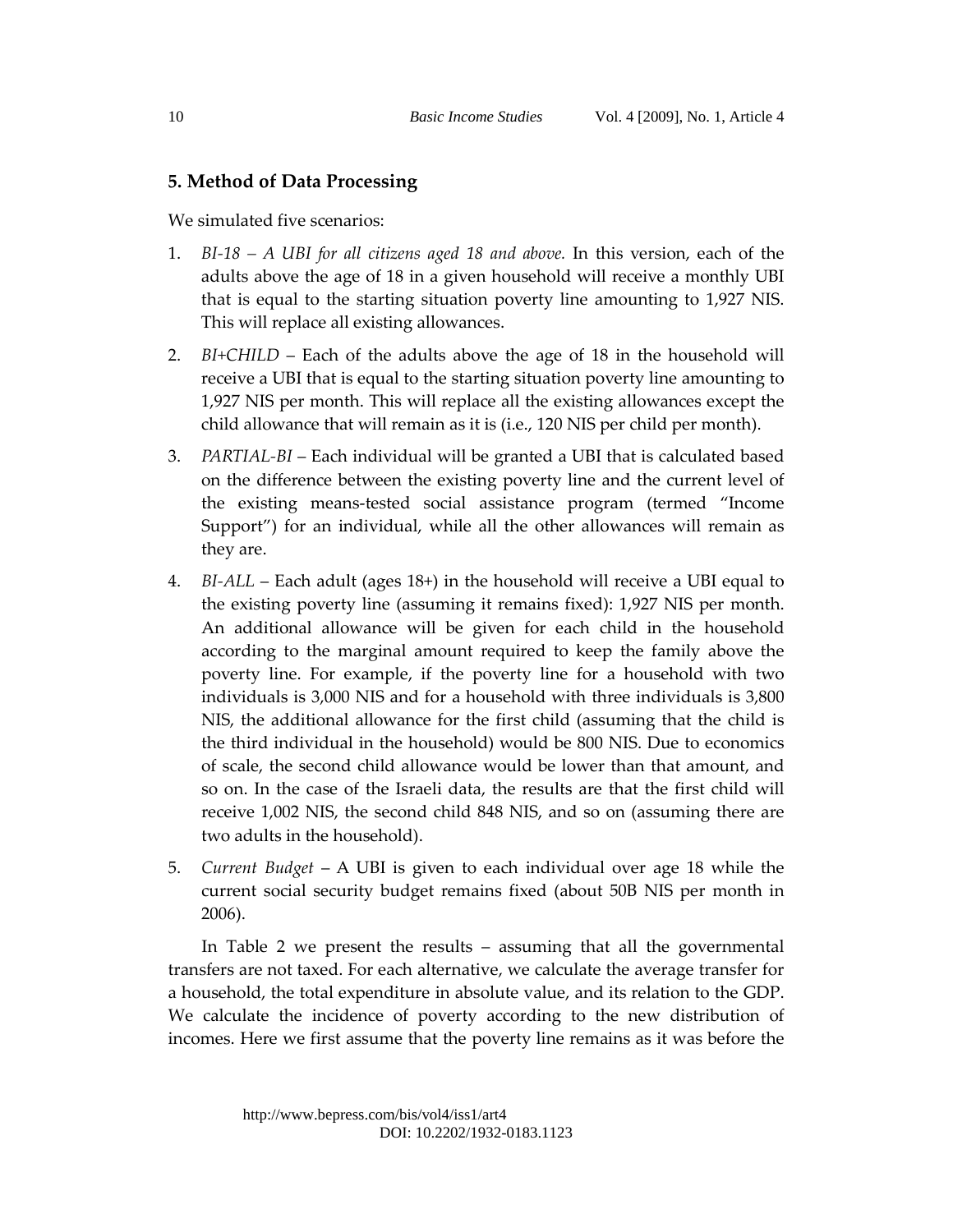new intervention. While this, of course, contradicts the fundamentals of relative poverty, we assume it is important to show this number, as it considers absolute standards of living. The last column represents the incidence of poverty according to the new poverty line that would change as a result of the implemented policy.

|                | Average<br>Transfer for<br>Household<br>(NIS) | Total<br>Expenditure on<br><b>UBI</b> (Billions<br>NIS) | Percent<br>of GDP | Poverty<br>$Rate1*$ | Poverty<br>$Rate2*$ | Change in<br>the Gini<br>Index** |
|----------------|-----------------------------------------------|---------------------------------------------------------|-------------------|---------------------|---------------------|----------------------------------|
| $BI-18$        | 4,631                                         | 112.8                                                   | 17%               | $-74.8\%$           | $-3.5\%$            | $-6.6\%$                         |
| BI + CHILD     | 4,814                                         | 116.4                                                   | 18%               | $-78.7\%$           | $-7.4\%$            | $-7.7\%$                         |
| PARTIAL-BI     | 3,256                                         | 79.2                                                    | 12%               | $-54.5\%$           | $-30.7\%$           | $-8.9\%$                         |
| <b>BI-ALL</b>  | 5,654                                         | 136.8                                                   | 21%               | $-100\%$            | $-20.8%$            | $-11.9\%$                        |
| Current Budget | 2,083                                         | 50                                                      | 7.5%              | $+16.8\%$           | $+22.2%$            | $+7.3%$                          |

## Table 2. Effects of UBI Alternatives (without taxation)

1 Exogenous poverty line

2 Endogenous poverty line

\* In relation to the current (2006) poverty incidence (20.2%)

\*\* In relation to the current Gini Index (0.387)

We can see that the burden of financing a UBI program is considerable and ranges from 12%–21% of the GDP. This could create a relatively high deadweight loss to the economy. Harberger (2003) found that the deadweight loss that stems from the financing of government expenditures is in the range between 20% and 30%. Devarjan et al. (1995) found that in the USA it ranges from 32% to 47%, and Findlay and Jones (1982) found a range of 23% to 65%. Thus, for example, if we assume that the marginal excess burden for each 1 NIS that the government collects is 40%, we can see that the total GDP would be reduced by more than 8% as a result of the income redistribution. The required expense of the options is much higher than the total social security budget in Israel today, which is slightly less than 50B NIS.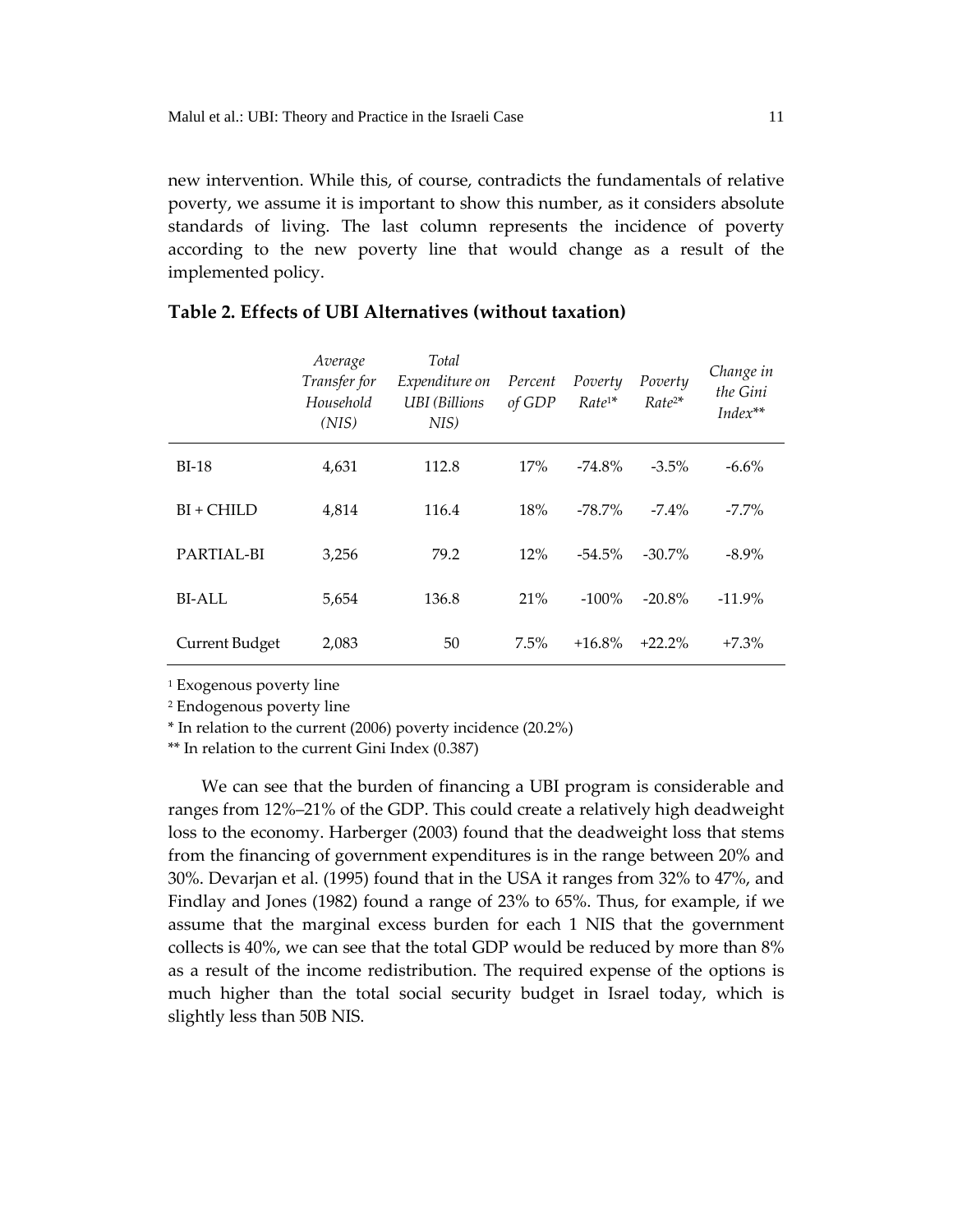When we leave the poverty line fixed, we find that the first four alternatives reduce the poverty incidents significantly and the fourth alternative actually eliminates it. When the poverty line is endogenous (determined by the new income distribution), we find that the PARTIAL-BI alternative achieves the highest reduction in poverty incidents. This stems primarily from the fact that the median income doesn't increase significantly in this case, thus keeping the poverty line relatively low. If we look at the exogenous poverty line, it would appear that in absolute numbers the poor are better off with the UBI-ALL alternative. The UBI-ALL alternative achieves the best reduction in the Gini Index (11.89%). The Current Budget alternative increases the Gini levels and the incidence of poverty, as the current system is more targeted at individuals concentrated at the bottom of the income distribution, while a UBI distributes the budget evenly to all individuals above the age of 18.

In Table 3 we repeat all the prior calculations, but assume that transfers are taxed. The tax percentage for each household is determined according to the adult with the lowest marginal tax liability in the household.

|                       | Average<br>Transfer for<br>Household<br>(NIS) | Total<br>Expenditure on<br><b>UBI</b> (Billions<br>NIS) | Percent<br>of GDP | Poverty<br>Rate <sup>1</sup> | Poverty<br>Rate <sup>2*</sup> | Change in<br>the Gini<br>Index** |
|-----------------------|-----------------------------------------------|---------------------------------------------------------|-------------------|------------------------------|-------------------------------|----------------------------------|
| <b>BI-18</b>          | 4,121                                         | 99.6                                                    | 15%               | $-74.8\%$                    | $-22.8%$                      | $-8.0\%$                         |
| BI + CHILD            | 4,282                                         | 104.4                                                   | 16%               | $-78.7\%$                    | $-27.2\%$                     | $-9.1\%$                         |
| PARTIAL-BI            | 2,972                                         | 72                                                      | 11%               | $-54.0\%$                    | $-32.2\%$                     | $-9.7\%$                         |
| <b>BI-ALL</b>         | 5,016                                         | 122.4                                                   | 18%               | $-100\%$                     | $-25.3\%$                     | $-13.5\%$                        |
| <b>Current Budget</b> | 1,843                                         | 50                                                      | 7.5%              | $+18.3\%$                    | $+21.7%$                      | $+8.8\%$                         |

# Table 3. Effects of UBI Alternatives (with taxation)

1 Exogenous poverty line

2 Endogenous poverty line

\* In relation to the current (2006) poverty incidence (20.2%)

\*\* In relation to the current Gini Index (0.387)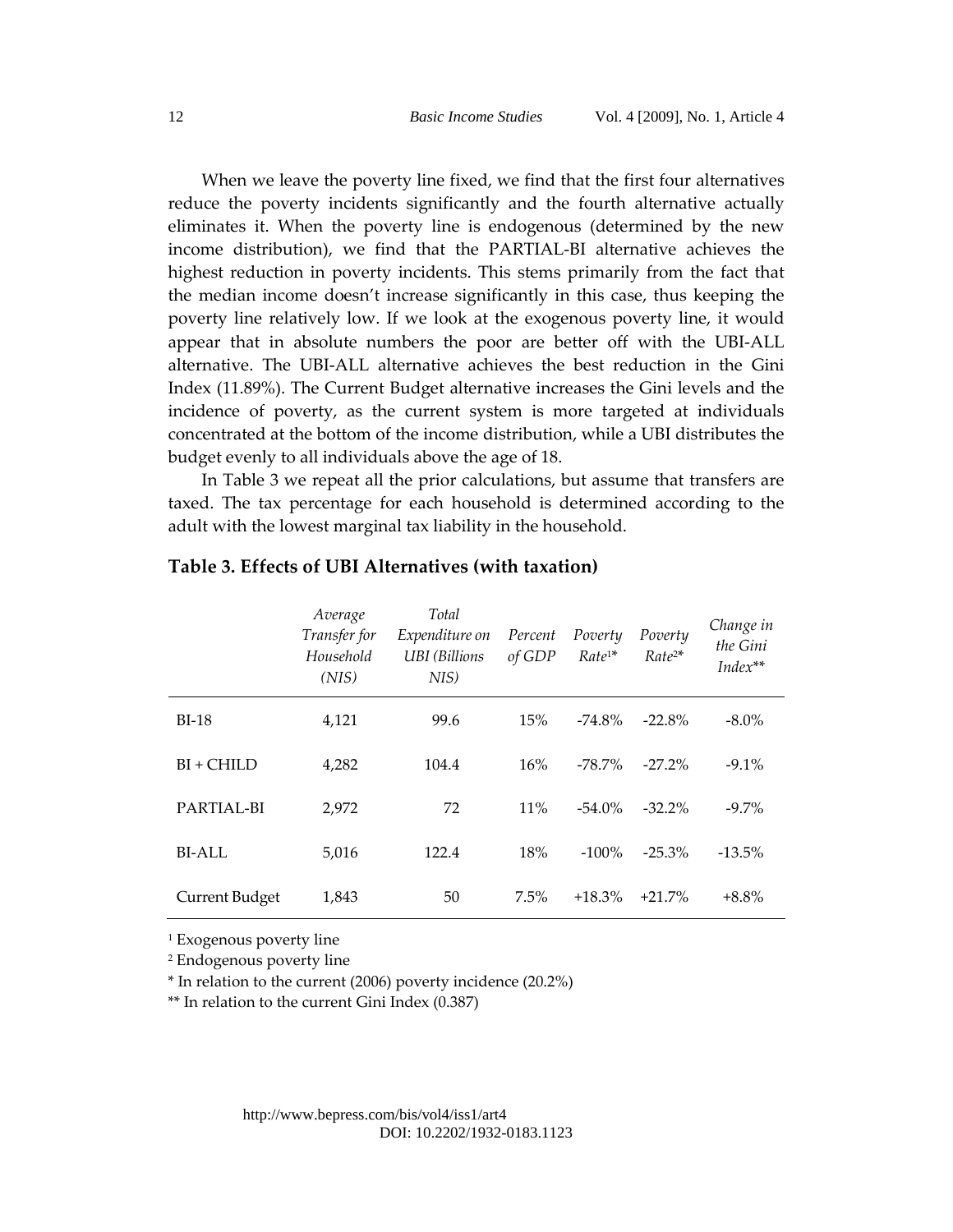The 2006 social security budget in Israel was about 50 Billion NIS, the largest portion of which (about 30%) was devoted to old-age allowances. Another 3B NIS (6%) went to the social assistance scheme, and an additional 5.5 Billion NIS to children allowances. The required expenditure for implementing the UBI ranges from 72 Billion NIS to 137 Billion NIS.

When we assume that allowances are taxed, the effectiveness of the different alternatives in reducing the poverty incidence (when using an endogenous poverty line) and the inequality in income distribution increases, as the system become more progressive.

We can see that, not surprisingly, the more expensive the program is, the better results it yields in term of poverty and inequality reduction. The decrease in poverty rates ranges from 54% to 100% (namely, no poverty) when the poverty line is exogenous, and from 22% to 32% when it is endogenous. This reduction in poverty has, of course, a price, which is the financing of each program. From Tables 2 and 3, we can see that the different UBI alternatives that we simulated in this section place a heavy burden on the economy, as the cost of these programs is between 11%–21% of GDP compared with the current expenditure that is only 7.5% of the GDP. This will create a heavy burden on economic activity that might lead to a decrease in production and an increase in unemployment. The possible negative effects on production and unemployment could reverse the positive effects on poverty that each alternative yields, in relative and in absolute terms.

### 6. Trickle-Down Accelerator (TDA)

Given the fiscal implications of implementing a form of UBI and the limited impact of most of the versions of a UBI, we include in our analysis an additional transfer program that adopts some of the UBI principles but may be more feasible from both the economic and political perspectives. The transfer is perhaps more similar to the idea of stakeholders benefits (Ackerman and Alstott, 2006), which has enjoyed much attention in the literature and in policy circles of late. The fundamental difference between stakeholders benefits and that of a UBI is that, while remaining universal, the benefit would be targeted at members of certain social categories (say, by age) on perhaps a one-off or on an annual basis. The Trickle-Down Accelerator (TDA) is similar to a stakeholders benefit in that it too would not be granted to citizens on a regular basis, but unlike a stakeholders benefit it would not be limited to members of a certain social category. Rather, as in the case of the Alaska Permanent Fund (O'Brien and Olson, 1990), the decision about whether it would be worthwhile and how much it would be worth would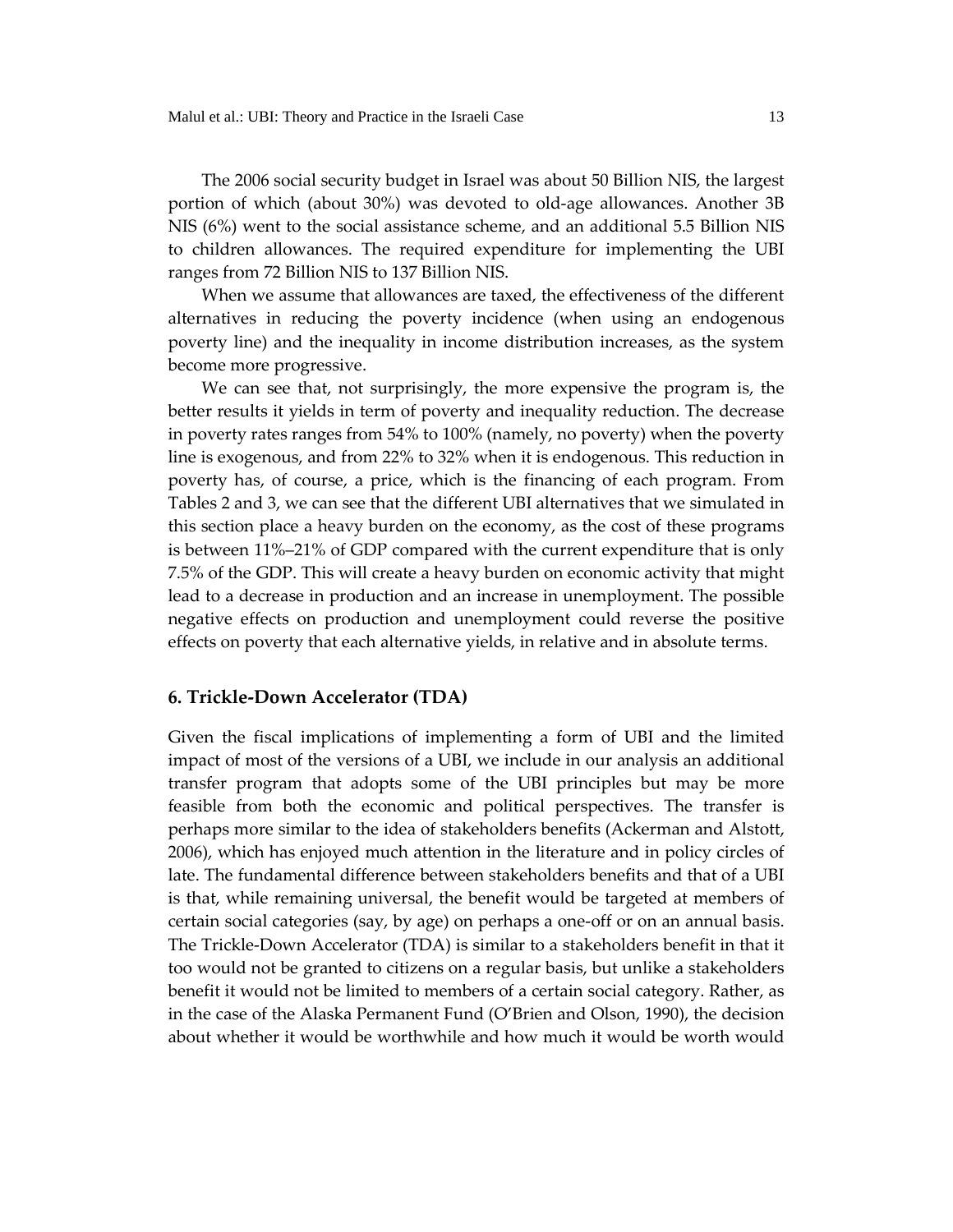be dependent upon an external determinant. In this case, however, economic growth levels rather than the price of crude oil would be the crucial variable.

During periods of economic growth the economy creates additional resources. However, it often appears that these benefits don't reach all citizens of a given society. In other words, in the short run, there is no trickle-down. Evidence of this phenomenon can be found in the Israeli case. Although the Israeli economy enjoyed a relatively high growth rate in the period 2003–2008, as can be seen in Table 4 the higher deciles enjoyed this growth but there was little evidence of this contributing to the economic well-being of members of the lower deciles. Thus, while the actual 2003–2006 growth rate in Israel was 5% on average, the share of incomes of the two lowest deciles declined by around 0.7%, while that of the two highest deciles increased by 1.4%.

|  |  |  |  |  |  |  |  |  | Table 4. The Share of Each Decile in Total Income (percentage) |
|--|--|--|--|--|--|--|--|--|----------------------------------------------------------------|
|--|--|--|--|--|--|--|--|--|----------------------------------------------------------------|

| Decile         | 2003 | 2004 | 2005 | 2006 |
|----------------|------|------|------|------|
| $\mathbf{1}$   | 2.2  | 1.9  | 2.0  | 1.9  |
| $\overline{2}$ | 3.8  | 3.6  | 3.5  | 3.4  |
| 3              | 4.8  | 4.7  | 4.6  | 4.6  |
| $\overline{4}$ | 6.1  | 6.0  | 5.9  | 5.9  |
| 5              | 7.5  | 7.5  | 7.4  | 7.4  |
| 6              | 9.1  | 9.1  | 9.0  | 9.0  |
| 7              | 11.0 | 11.0 | 10.8 | 10.9 |
| 8              | 13.1 | 13.2 | 13.1 | 13.1 |
| 9              | 16.2 | 16.6 | 16.5 | 16.5 |
| 10             | 26.3 | 26.6 | 27.4 | 27.4 |

The guiding principle of the TDA notion is that when the economy creates additional resources, all the citizens should enjoy them. One way of enhancing the trickle-down effect of economic growth is by offering the dividends of growth to all citizens. The assumption here is that if all citizens engage in economic activity, under conditions of economic growth, the state should distribute a portion of the funds collected through taxation among shareholders – in this case, the citizens. Another potential impact of this kind of dividend scheme is that it provides all citizens ("the shareholders") with a sense of

> http://www.bepress.com/bis/vol4/iss1/art4 DOI: 10.2202/1932-0183.1123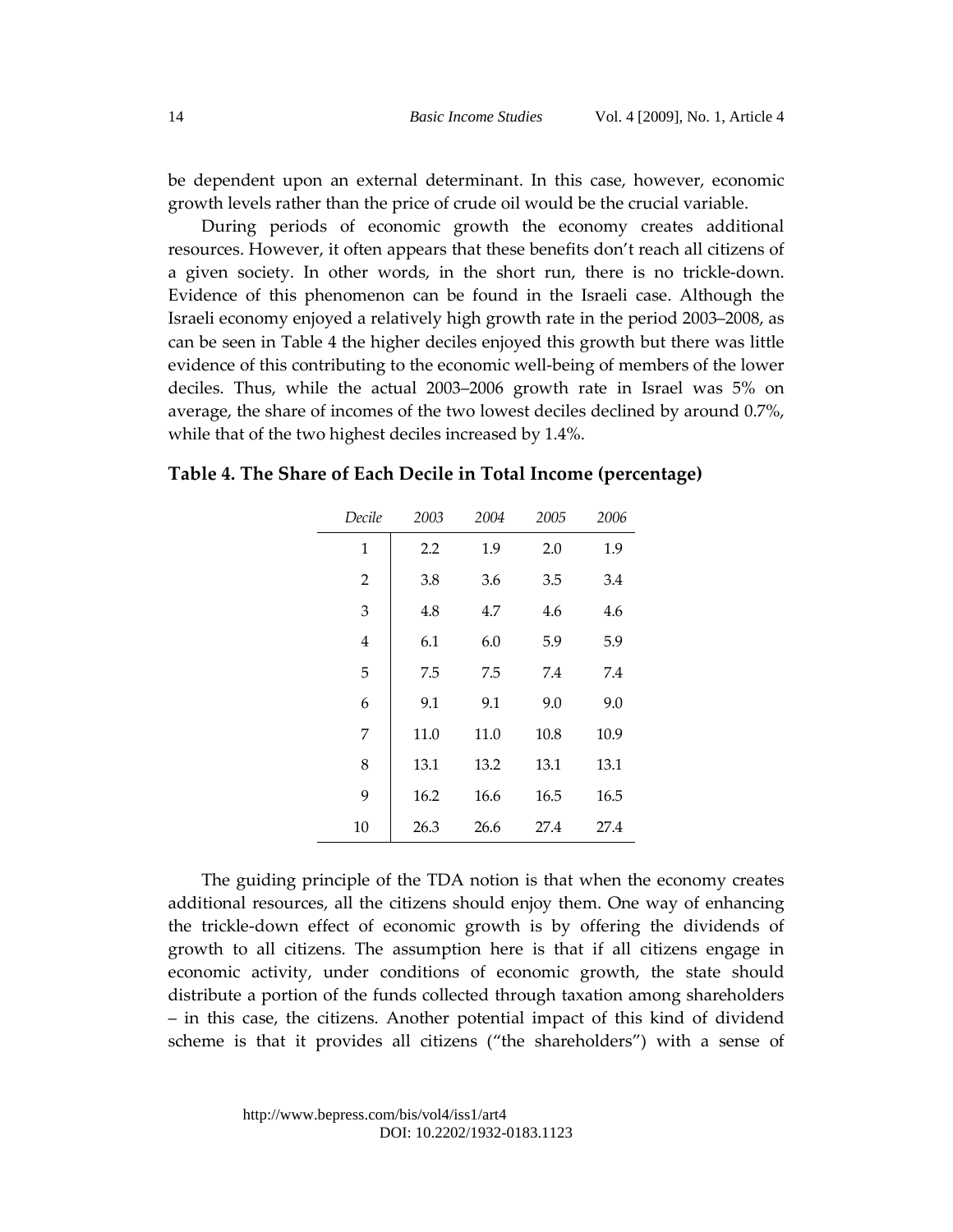partnership in the economic process. This could create a greater commitment of the citizens to the economic process as well as incentives for economic activity. For example, this could result in higher participation rates in the labor force, which would then enhance economic growth, decrease poverty and increase the dividends to all.

In the Israeli case, each 1% growth in GDP is equivalent to approximately 6.5 Billion NIS, so if the government collects 40% (the average tax rate) of it, about 2.6 Billion NIS remain to be distributed. The dividend program will be an integral part of the budget and will be based on the growth forecast.

Actually, the TDA will be determined as follows:

$$
t * GDP * (1 + g) - G - {GDP * t * (g - n)} = df
$$
  
TDA = t \* GDP \* (1 + g) - G - df  
TDA per capita = TDA / N

Where:

| g           |     | expected growth rate                                      |
|-------------|-----|-----------------------------------------------------------|
| df          | $=$ | targeted deficit                                          |
| G           | $=$ | total budget expenditure excluding the TDA                |
| GDP         |     | current GDP                                               |
| t           | $=$ | average tax rate                                          |
| $TDA =$     |     | $GDP * t * (g - n)$                                       |
| $\mathbf N$ | $=$ | total population                                          |
| n           | $=$ | annual growth of the population                           |
|             |     | Each individual will then receive about 400 NIS per annum |

h for each percent growth of GDP. For example, if the growth rate in a certain year is 5% (the average growth in Israel during the mid-2000s), each individual would receive approximately 1,200 NIS as a dividend of growth. In the case of a family of four (two parents and two children), the amount would be 4,800 NIS. We estimate that the poverty level would decrease in this scenario by about 12% and the Gini index by about 3%.

Another option would be to distribute the dividend to the population over age 18. In this case, the dividend for each individual would be about 700 NIS for each 1% growth in the GDP. For a family with two adults the dividend would be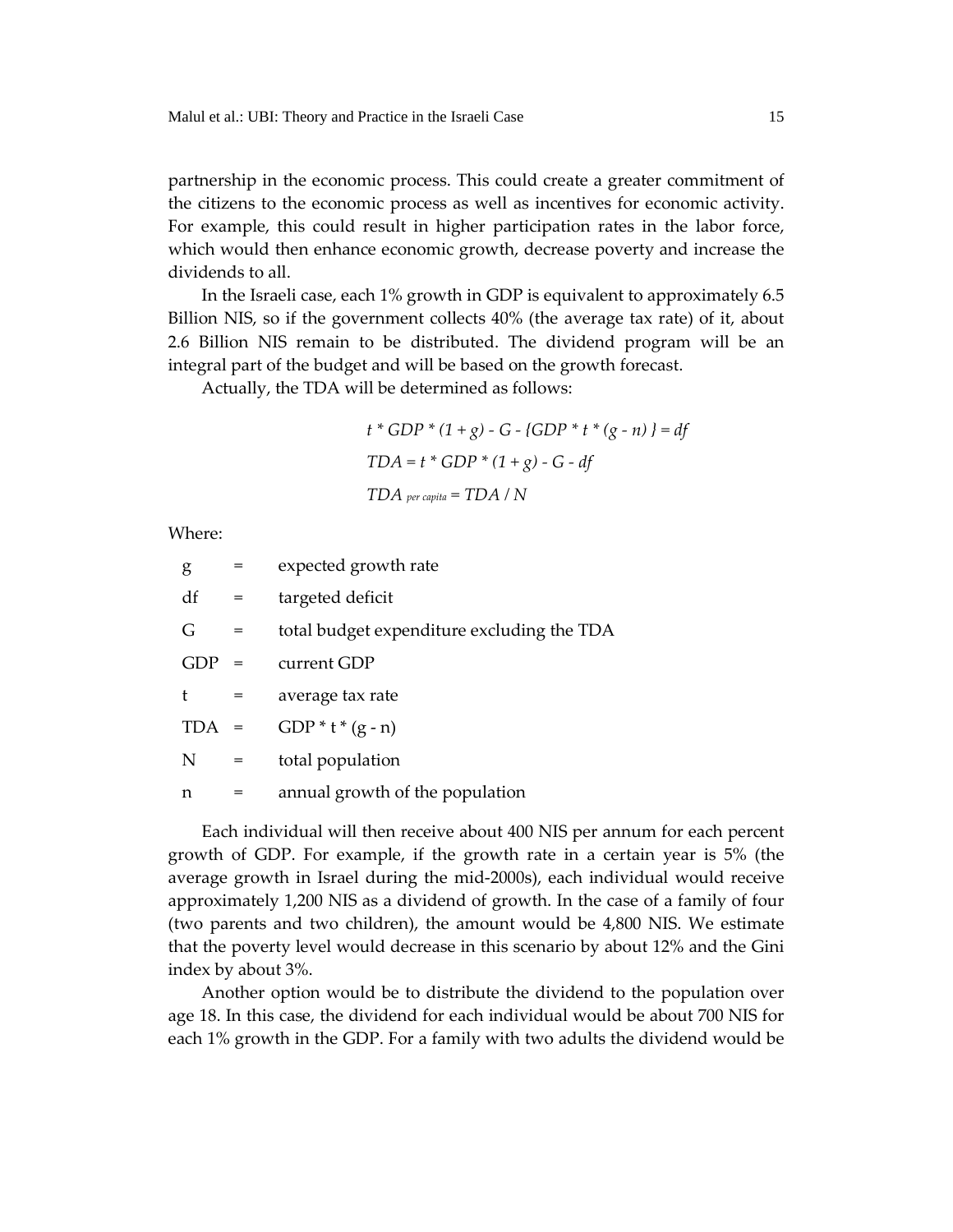about 4,200 NIS per year, assuming a 5% growth rate. If this dividend were to be taxed, the amount would increase by around 15%. This dividend would improve the standard of living among people living in poverty, but it would not have a great impact on poverty incidence reduction. Nevertheless, it would contribute to a partial alleviation of poverty when combined with existing transfer and tax expenditure programs.

## 7. Conclusion

Our findings indicate that a UBI has some merits in comparison to MT benefits primarily in relieving the poverty trap. A full UBI program could decrease the poverty incidence in relation to the existing poverty line by 100%. However, in the case of an endogenous poverty line the decline in poverty would be less – a decrease of 21% in poverty, and in inequality of 12% as measured by the GINI indicator. While these results are impressive, if all the economic parameters are held constant while implementing a UBI at the level of the current poverty line, the level of expenditure required to adopt a UBI is prohibitive (17%–21% of GDP). This level of expenditure would require either very high tax levels or dramatic cuts in other budgetary expenditures. All this would entail a particularly high, and perhaps unreasonable, economic burden. A taxed UBI would offer a more efficient decrease in poverty and inequality, but would also entail a problematic economic burden in the Israeli case.

Given the perceived obstacles in adopting a UBI in Israel, we raise the possibility of enhancing the trickle-down effect of economic growth by offering the dividends of growth to citizens. The assumption here is that as all citizens engage in economic activity, and under conditions of economic growth the state should be required to distribute a portion of the funds collected through taxation and distribute it among shareholders, in this case – the citizens. In the Israeli case, each 1% growth in GDP is equivalent to approximately 6.5 Billion NIS, so if the government collects 40% (the average tax rate) of this amount, about 2.6 Billion NIS is left to distribute. The dividend program will be an integral part of the budget and will be based on the growth forecast. This type of stakeholder's benefit could offer a more feasible avenue for furthering a UBI agenda in Israel.

#### References

Ackerman, B. and A. Alstott (2006) "Why Stakeholding?" in B. Ackerman, A. Alstott and P. Van Parijs (eds.) Redesigning Distribution. London: Verso.

> http://www.bepress.com/bis/vol4/iss1/art4 DOI: 10.2202/1932-0183.1123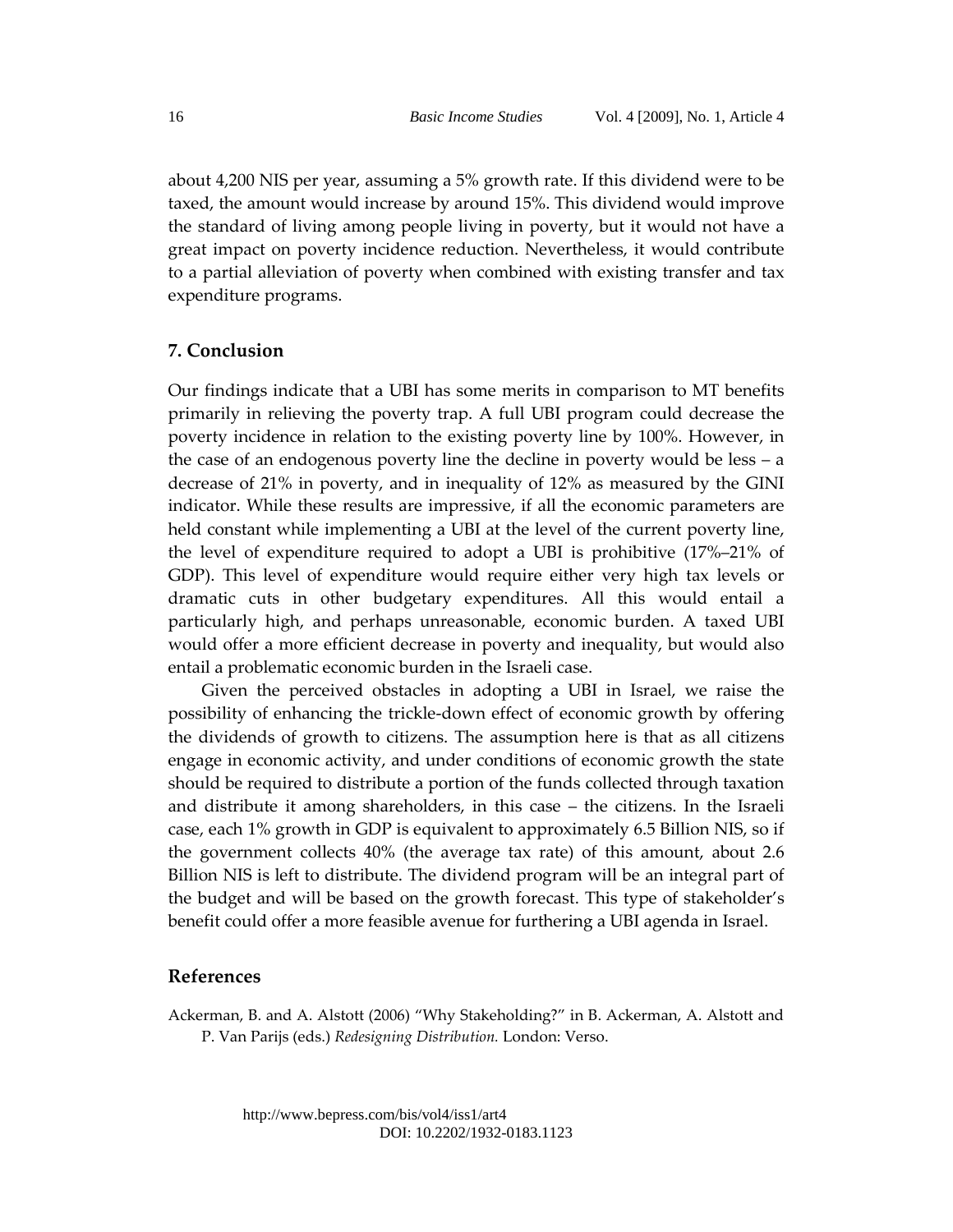- Atkinson, A. (1995) Public Economics in Action: The Basic Income/Flat Tax Proposal. Oxford: Oxford University Press.
- Barchiesi, F. (2007) "South African Debates on the Basic Income Grant: Wage Labour and the Post-Apartheid Social Policy," Journal of South African Studies 33 (3), pp. 561–575.
- Dawkins, P., D. Johnson, R. Scutella et al. (2002) "Towards a Negative Income Tax System for Australia," Australian Economic Review 31 (3), pp. 237–257.
- Devarajan, S., L. Squire and S. Suthiwart-Narueput (1995) Reviving Project Appraisal at the World Bank. World Bank Policy, Research Working Paper no. WPS 1496.
- Doron, A. (1994) "The Effectiveness of the Beveridge Model at Different Stages of Socio-Economic Development: The Israeli Experience," in J. Hills, J. Ditch and H. Glennerster (eds.) Beveridge and Social Security. Oxford: Oxford University Press.
- Doron, A. (2002) "Social Welfare Policy in Israel: Developments in the 1980s and 1990s," in D. Nachmias and G. Menahem (eds.) Public Policy in Israel (153-180). London: Frank Cass.
- Findly, C. and R. Jones (1982) "The Marginal Costs of Australian Income Taxation," The Economic Record 58 (162), pp. 253–262.
- Fitzpatrick, T. (1999) Freedom and Security: An Introduction to the Basic Income Debate. Houndmills: Macmillan.
- Gal, J. (1994) "Basic Income," Mifne 5, pp. 12–19 (Hebrew).
- Gal, J. (2007) "Basic Income," Social Security 74, pp. 5–8 (Hebrew).
- Gal, J. (2008) "Immigration Policy and the Categorical Welfare State in Israel," Social Service Review 82 (4), pp. 639–661.
- Gal, J. and A. Doron (2000) "Dealing With the Elusive Welfare-to-Work Issue: The Case of Poverty Traps in Israel," Social Policy and Administration 34 (3), pp. 253–273.
- Gal, J. and E. Leshem (2000) "Examining Changes in Settlement Policies for Immigrants: The Israeli Case," Journal of Comparative Policy Analysis 2, pp. 235–256.
- Gamel, C., D. Balsan and J. Vero (2006) "The Impact of Basic Income on the Propensity to Work: Theoretical Issues and Micro-economic Results," Journal of Socio-Economics 35 (3), pp. 476–497.
- Garfinkel I., C. Huang and W. Naidich (2006) "The Effects of a Basic Income Guarantee on Poverty and Income Distribution," in B. Ackerman, A. Alstott and P. Van Parijs (eds.) Redesigning Distribution. London: Verso.
- Groot, L. and H. Peeters (1997) "A Model of Conditional and Unconditional Social Security in an Efficiency Wage Economy: The Economic Sustainability of a Basic Income," Journal of Post-Keynesian Economics 19 (4), pp. 573–597.
- Harberger A.C., (2003) "Some Recent Advances in Economic Project Evaluation," Cuadernos de Economía 40 (121), pp. 579–588.
- Harvey P. (2006) "The Relative Cost of a Universal Basic Income and a Negative Income Tax," Basic Income Studies 1 (2), pp. 1–24.
- Hum, D. and W. Simpson (2005) "The Cost of Estimating Poverty in Canada: Basic Income With an Income Test Twist," in K. Widerquist, M.A. Lewis and S. Pressman (eds.) The Ethics and Economics of the Basic Income Guarantee. Aldershot: Ashgate.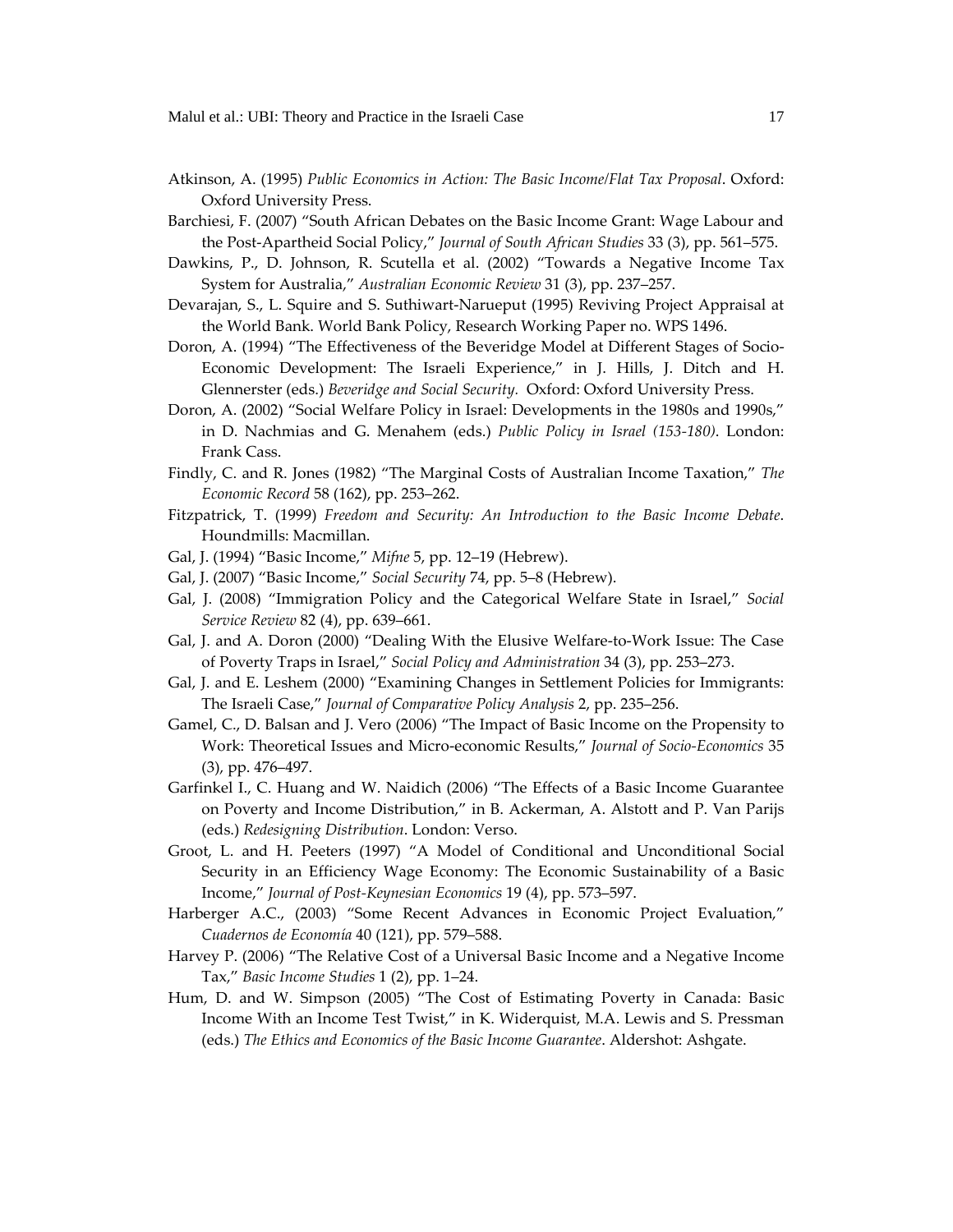- Kop, Y. (ed.) (2008) Israel's Social Services 2007. Jerusalem: Taub Center for Social Policy Studies in Israel.
- Koreh, M., J. Gal, and R. Cohen (2007) "A Comparative Perspective on Israel's Last Resort Safety Net," Social Security: Journal of Welfare and Social Security Studies 74 (August), pp. 43–70.
- Mulvale, J.P. (2008) "Basic Income and the Canadian Welfare State: Exploring the Realms of Possibility," Basic Income Studies 3 (1), pp. 1–26.
- National Insurance Institute (2008) Annual Review 2007. Jerusalem: National Insurance Institute.
- O'Brien, J.P. and D.O. Olson (1990) "The Alaskan Permanent Fund and Dividend Distribution Program," Public Finance Review 18 (2), pp. 139–156.
- Paz-Fuchs, A. (2008) Welfare to Work: Conditional Rights in Social Policy. Oxford: Oxford University Press.
- Suplicy, E.M. (2007) "Basic Income and Employment in Brazil," Basic Income Studies 2 (1), pp. 1–6.
- Van der Linden, B. (2002) "Is Basic Income a Cure for Unemployment in Unionized Economies? A General Equilibrium Analysis," Annales d'Economie et de Statistique 66, pp. 81–105.
- Van Parijs, P. (2004) "Basic Income: A Simple and Powerful Idea for the Twenty-first Century," Politics and Society 32 (1), pp. 7–39.
- Vanderborght, Y. (2005) "The Basic Income Guarantee in Europe: The Belgian and Dutch Back Door Strategies," in K. Widerquist, M.A. Lewis and S. Pressman (eds.) The Ethics and Economics of the Basic Income Guarantee. Aldershot: Ashgate.
- Whiteford, P., B. Bradbury and P. Saunders (1989) "Poverty Traps in the Australian Social Security System," Economic Analysis and Policy 19 (1), pp. 1–28.

Miki Malul Department of Public Policy and Administration Guilford Glazer School of Business and Management Ben Gurion University Beer Sheva Israel Email: malul@som.bgu.ac.il

John Gal Paul Baerwald School of Social Work and Social Welfare The Hebrew University of Jerusalem 91905 Jerusalem Israel Email: msjgsw@mscc.huji.ac.il